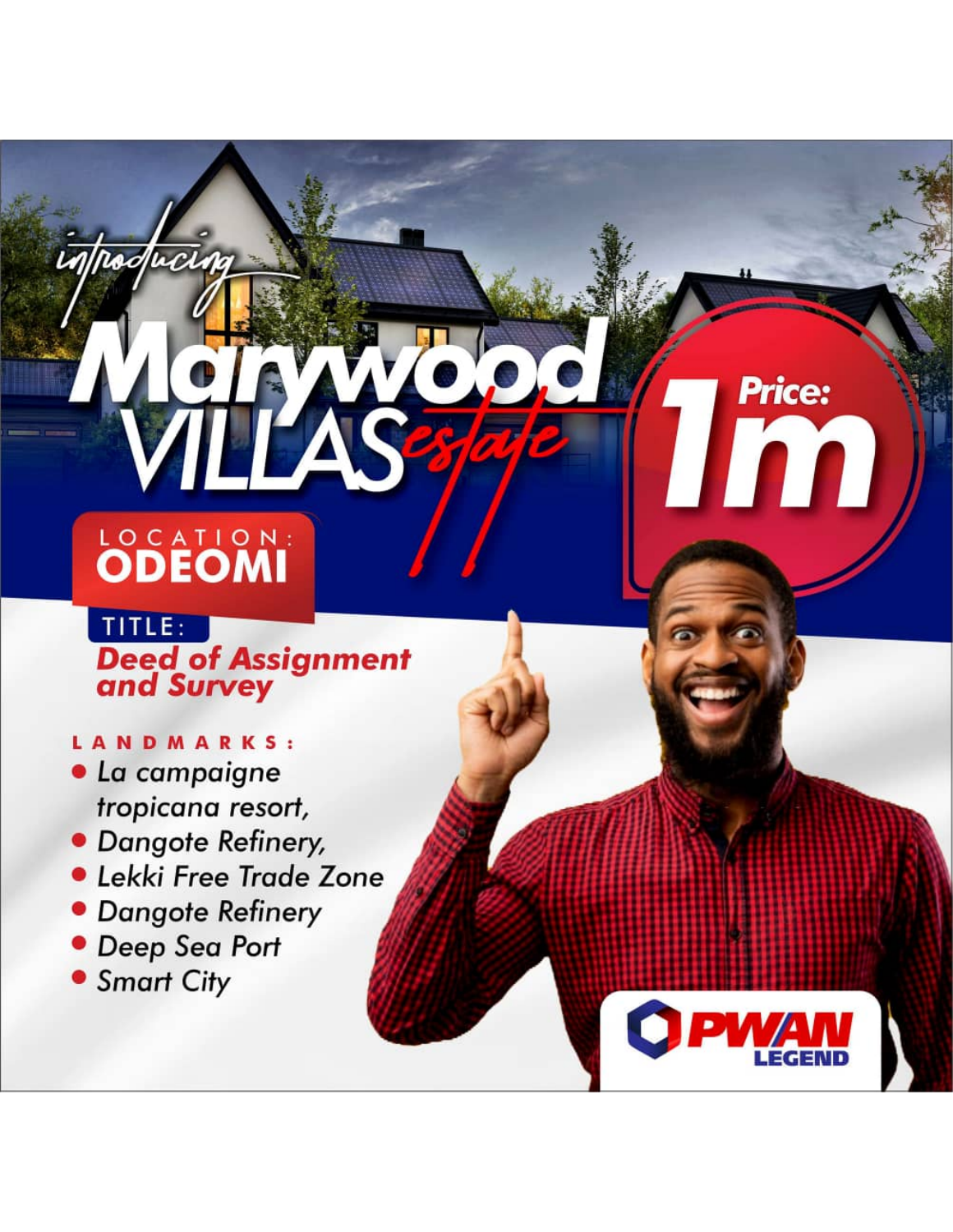| <b>PWAN</b>                                                                                   | MARYWOOD VILLAS                                                                       |  |
|-----------------------------------------------------------------------------------------------|---------------------------------------------------------------------------------------|--|
|                                                                                               | <b>SUBSCRIPTION FORM</b>                                                              |  |
| <b>NOTE: INSTANT PLOT RESERVATION</b>                                                         |                                                                                       |  |
| <b>TYPES OF PLOTS:</b><br><b>RESIDENTIAL</b><br><b>COMMERCIAL (ATTRACTS 10%)</b>              | AFFIX<br>300 SQM<br>A PASSPORT<br>450 SQM                                             |  |
| <b>INSTALMENT:</b><br>PAYMENT PLAN: OUTRIGHT:<br><b>DURATION:</b>                             | <b>PHOTOGRAPH</b><br><b>DURATION:</b><br><b>PLOT SIZE:</b><br>600 SQM                 |  |
| <b>NUMBERS OF PLOTS:</b><br><b>CORNER PIECE (S) (ATTRACTS 10%)</b>                            | <b>900 SQM</b>                                                                        |  |
| <b>SECTION 1: SUBSCRIBERS DETAILS</b>                                                         |                                                                                       |  |
| <b>NAME:</b><br>Mr <sub>D</sub> Mrs <sub>D</sub>                                              |                                                                                       |  |
| <b>Surname</b>                                                                                | <b>Other Names</b>                                                                    |  |
|                                                                                               |                                                                                       |  |
| <b>NAME OF SPOUSE:</b>                                                                        | <b>Other Names</b>                                                                    |  |
| <b>Surname</b><br><b>ADDRESS:</b>                                                             |                                                                                       |  |
|                                                                                               |                                                                                       |  |
|                                                                                               |                                                                                       |  |
| <b>DATE OF BIRTH:</b>                                                                         | <b>GENDER*</b><br><b>MALE</b><br><b>FEMALE</b>                                        |  |
| <b>MARITAL STATUS*</b>                                                                        | <b>NATIONALITY</b>                                                                    |  |
| <b>OCCUPATION</b>                                                                             | <b>EMPLOYERS NAME</b>                                                                 |  |
| <b>COUNTRY OF RESIDENCE</b>                                                                   | <b>LANGUAGE SPOKEN</b>                                                                |  |
| <b>EMAIL ADDRESS*</b>                                                                         |                                                                                       |  |
| <b>TELEPHONE NUMBER*</b>                                                                      |                                                                                       |  |
|                                                                                               | <b>MOBILE NUMBER*</b>                                                                 |  |
|                                                                                               | <b>SECTION 2: NEXT OF KIN</b>                                                         |  |
| <b>NAME:</b>                                                                                  | <b>ADDRESS</b>                                                                        |  |
| <b>PHONE NUMBER</b>                                                                           |                                                                                       |  |
|                                                                                               |                                                                                       |  |
| <b>EMAIL ADDRESS</b>                                                                          |                                                                                       |  |
| <b>SECTION 3: SUBSCRIBER'S DECLARATION</b>                                                    |                                                                                       |  |
| form for the purpose of obtaining Properties is true and correct to the best of my knowledge, | _______________ hereby declare that all the information provided on this subscription |  |
|                                                                                               |                                                                                       |  |
|                                                                                               |                                                                                       |  |
|                                                                                               | <b>FOR REFERRAL DETAILS</b>                                                           |  |
| <b>CONSULTANT NO/ID</b>                                                                       |                                                                                       |  |
| <b>NAME</b>                                                                                   |                                                                                       |  |
| <b>DATE</b>                                                                                   |                                                                                       |  |
| <b>PHONE NO</b>                                                                               |                                                                                       |  |